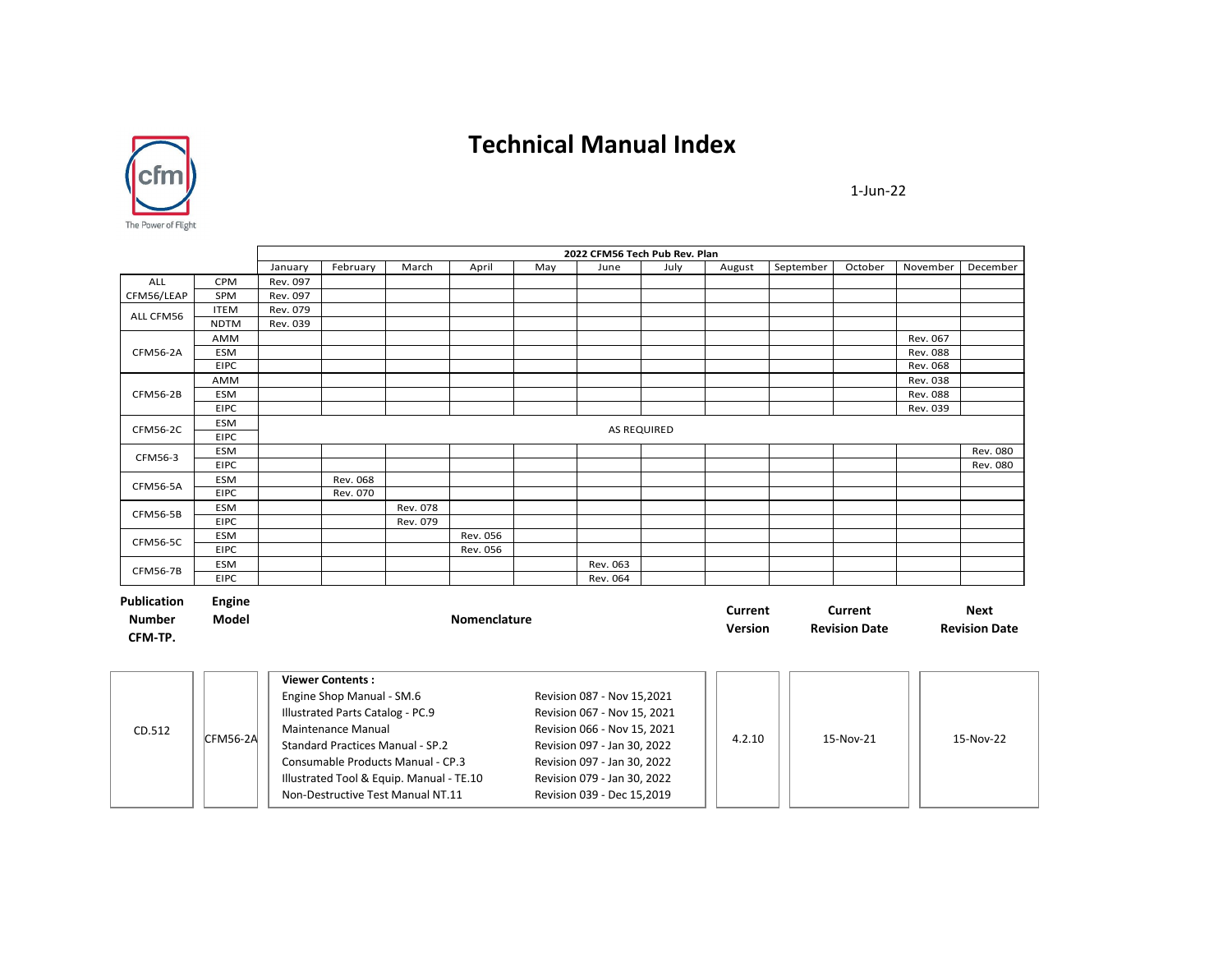

1-Jun-22

| CD.513 | CFM56-2B        | <b>Viewer Contents:</b><br>Engine Shop Manual - SM.6<br>Illustrated Parts Catalog - PC.13<br><b>Maintenance Manual</b><br><b>Standard Practices Manual - SP.2</b><br>Consumable Products Manual - CP.3<br>Illustrated Tool & Equip. Manual - TE.10<br>Non-Destructive Test Manual NT.11 | Revision 087 - Nov 15,2021<br>Revision 038 - Nov 15, 2021<br>Revision 037 - Nov 15, 2021<br>Revision 097 - Jan 30, 2022<br>Revision 097 - Jan 30, 2022<br>Revision 079 - Jan 30, 2022<br>Revision 039 - Dec 15,2019 | 4.2.10 | 15-Nov-21 | 15-Nov-22          |
|--------|-----------------|-----------------------------------------------------------------------------------------------------------------------------------------------------------------------------------------------------------------------------------------------------------------------------------------|---------------------------------------------------------------------------------------------------------------------------------------------------------------------------------------------------------------------|--------|-----------|--------------------|
| CD.511 | <b>CFM56-2C</b> | <b>Viewer Contents:</b><br>Engine Shop Manual - SM.4<br>Illustrated Parts Catalog - PC.7<br><b>Maintenance Manual</b><br><b>Standard Practices Manual - SP.2</b><br>Consumable Products Manual - CP.3<br>Illustrated Tool & Equip. Manual - TE.10<br>Non-Destructive Test Manual NT.11  | Revision 084 - Nov 15,2018<br>Revision 083 - Nov 15, 2018<br>Revision 084 - Nov 15, 2015<br>Revision 097 - Jan 30, 2022<br>Revision 097 - Jan 30, 2022<br>Revision 079 - Jan 30, 2022<br>Revision 039 - Dec 15,2019 | 4.2.10 | 15-Nov-18 | <b>AS REQUIRED</b> |
| CD.514 | CFM56-3         | <b>Viewer Contents:</b><br>Engine Shop Manual - SM.5<br>Illustrated Parts Catalog - PC.8<br><b>Service Bulletins</b><br><b>Standard Practices Manual - SP.2</b><br>Consumable Products Manual - CP.3<br>Illustrated Tool & Equip. Manual - TE.10<br>Non-Destructive Test Manual NT.11   | Revision 079 - Dec 15,2021<br>Revision 079 - Dec 15, 2021<br>Up to Dec 15, 2021<br>Revision 097 - Jan 30, 2022<br>Revision 097 - Jan 30, 2022<br>Revision 079 - Jan 30, 2022<br>Revision 039 - Dec 15,2019          | 4.2.10 | 15-Dec-21 | 15-Dec-22          |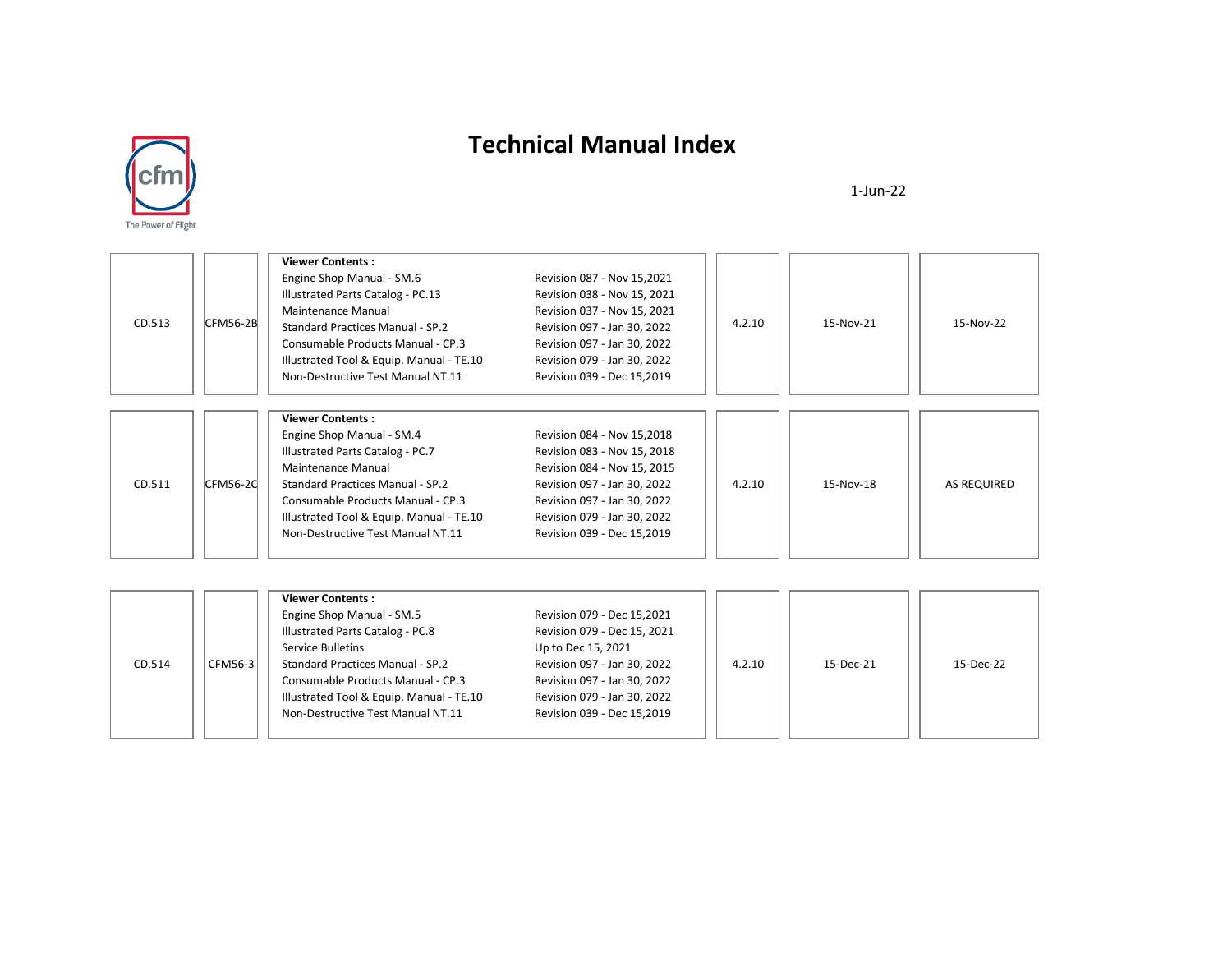

1-Jun-22

| CD.515 | CFM56-5A        | <b>Viewer Contents:</b><br>Engine Shop Manual - SM.07<br>Illustrated Parts Catalog - PC.10<br><b>Service Bulletins</b><br><b>Standard Practices Manual - SP.2</b><br>Consumable Products Manual - CP.3<br>Illustrated Tool & Equip. Manual - TE.10<br>Non-Destructive Test Manual NT.11 | Revision 068 - Feb 15, 2022<br>Revision 070 - Feb 15, 2022<br>Up to Feb 15, 2022<br>Revision 097 - Jan 30, 2022<br>Revision 097 - Jan 30, 2022<br>Revision 079 - Jan 30, 2022<br>Revision 039 - Dec 15,2019 | 4.2.10 | 15-Feb-22 | 15-Feb-23 |
|--------|-----------------|-----------------------------------------------------------------------------------------------------------------------------------------------------------------------------------------------------------------------------------------------------------------------------------------|-------------------------------------------------------------------------------------------------------------------------------------------------------------------------------------------------------------|--------|-----------|-----------|
| CD.516 | <b>CFM56-5B</b> | <b>Viewer Contents:</b><br>Engine Shop Manual - SM.9<br>Illustrated Parts Catalog - PC.12<br>Service Bulletins<br><b>Standard Practices Manual - SP.2</b><br>Consumable Products Manual - CP.3<br>Illustrated Tool & Equip. Manual - TE.10<br>Non-Destructive Test Manual NT.11         | Revision 078 - Mar 15,2022<br>Revision 079- Mar 15, 2022<br>Up to Mar 15, 2022<br>Revision 097 - Jan 30, 2022<br>Revision 097 - Jan 30, 2022<br>Revision 079 - Jan 30, 2022<br>Revision 039 - Dec 15,2019   | 4.2.10 | 15-Mar-22 | 15-Mar-23 |
|        |                 | <b>Viewer Contents:</b><br>Engine Shop Manual - SM.8<br>Illustrated Parts Catalog - PC.11                                                                                                                                                                                               | Revision 056 - Apr 15, 2022<br>Revision 056 - Apr 15, 2022                                                                                                                                                  |        |           |           |

CD.517 | CFM56-5C | Standard Practices Manual - SP.2 | Revision 097 - Jan 30, 2022 | | 4.2.10 | | 4/15/2022 | | 15-Apr-23

Service Bulletins Service Bulletins Contract Legislation Contract Up to Apr 15, 2022

Consumable Products Manual - CP.3 Revision 097 - Jan 30, 2022 Illustrated Tool & Equip. Manual - TE.10 Revision 079 - Jan 30, 2022 Non-Destructive Test Manual NT.11 Revision 039 - Dec 15,2019